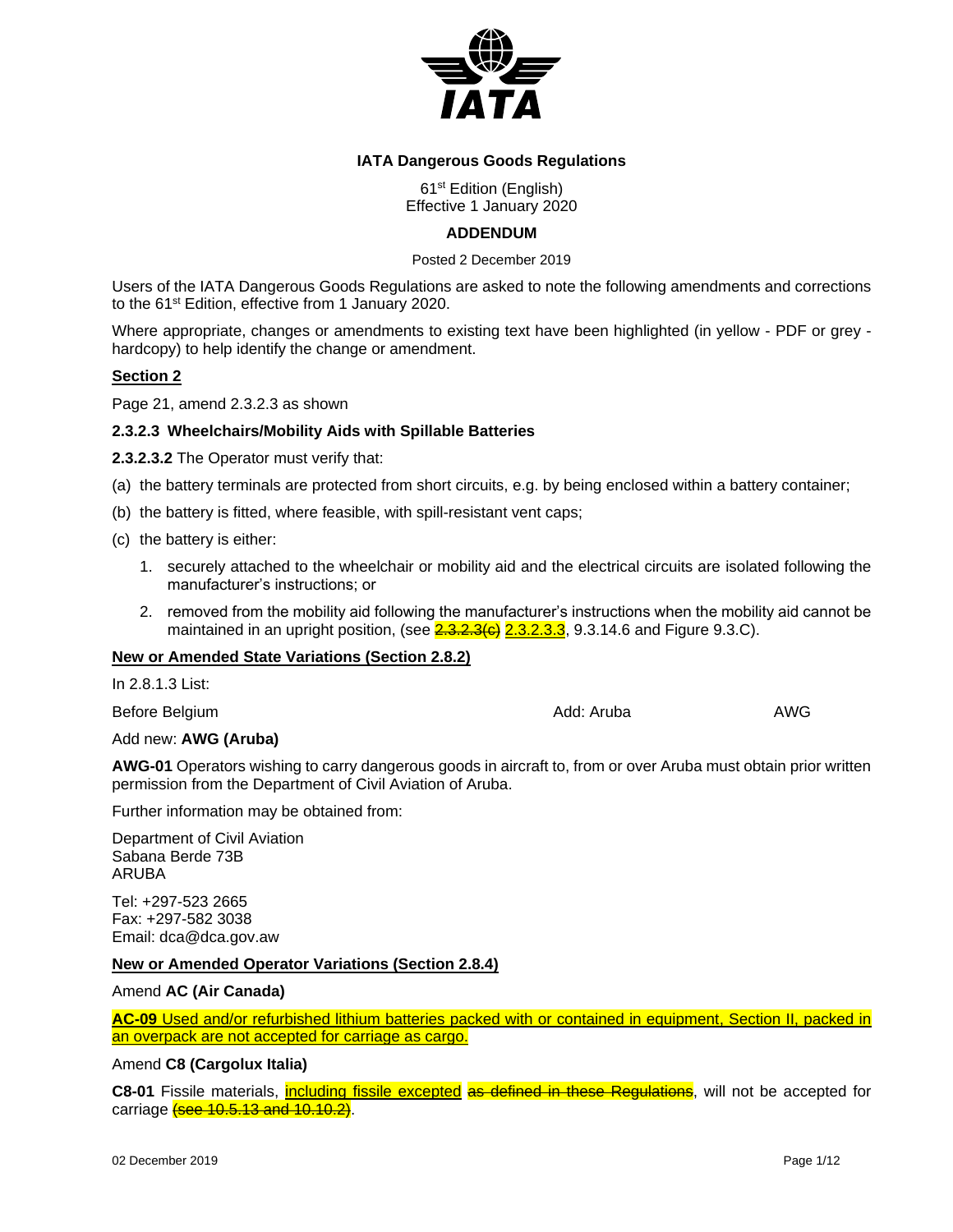

## Amend **CV (Cargolux)**

**CV-01** Fissile materials, including fissile excepted as defined in these Regulations, will not be accepted for carriage **(see 10.5.13 and 10.10.2)**.

### Amend **EK (Emirates)**

**EK-02** The following dangerous goods will not be accepted for carriage as cargo on Emirates:

- UN 3090 Lithium metal cells and batteries, including lithium alloy cells and batteries, prepared in accordance with Section IA, IB and II of Packing Instruction 968. This prohibition includes lithium metal batteries shipped under an approval in accordance with Special Provision A88 and A99 and exemption in accordance with Special Provision A201.
- UN 3480 Lithium ion cells and batteries, including lithium polymer cells and batteries, prepared in accordance with Section IA, IB and II of Packing Instruction 965. This prohibition includes lithium ion batteries shipped under an approval in accordance with Special Provision A88 and A99.

### *Note:*

*The prohibitions for lithium batteries do not apply to Lithium batteries (rechargeable and non-rechargeable) covered by the Provisions for Dangerous Goods carried by Passengers or Crew (see 2,3,2 to 2.3.5 and Table 2.3.A).*

- UN 2809 Mercury.
- Class 4
	- Division 4.1 Flammable solids; self-reactive substances, polymerizing substances and solid desensitized explosives.
	- Division 4.2 Substances liable to spontaneous combustion.
	- $-$  Division 4.3 Substances which, in contact with water, emit flammable gases.
- Class 5
	- Division 5.1 Oxidizers.
	- Division 5.2 Organic peroxides.

#### *Note:*

*The restriction on Class 4 and 5 dangerous goods applies whether the above divisions are the primary hazard or the subsidiary hazard.*

#### Add new

**EK-03** Used and/or refurbished lithium batteries packed with or contained in equipment and battery powered vehicle are not accepted for carriage as cargo.

#### *Note:*

*This prohibition does not apply to:*

- *1. Automobiles prepared in accordance with Packing Instruction 952.*
- *2. Data loggers and cargo tracking devices powered by lithium batteries.*
- *3. Aircraft parts containing batteries where the shipper or consignee is an airline, military aircraft operator or aircraft manufacturer.*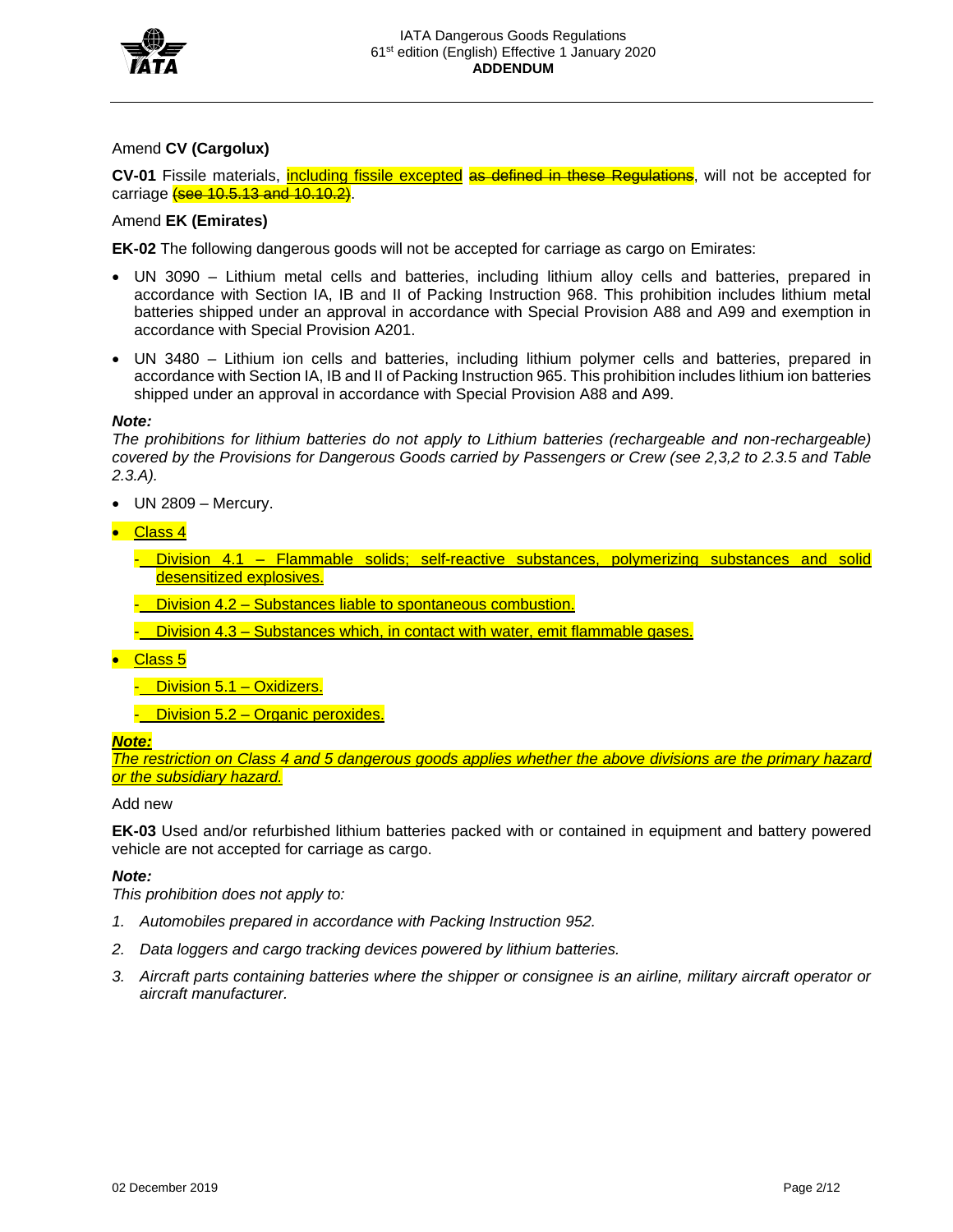

## Amend **FX (Federal Express)**

**FX-02**

- (a) Except for UN 1230 Methanol and Excepted Quantities (EQ), substances with a primary or subsidiary hazard of Division 6.1 in Packing Group I or II:
	- With an origin and destination within the USA including Puerto Rico, will only be accepted  $\frac{1}{16}$  in approved DOT Special Permit (SP) packaging;
	- Will only be accepted for International transport in UN Specification packaging that meet packing group I performance standards.

## *NOTE:*

*Subsidiary hazards of Division 6.1 without a packing group are not subject to FX-02a.*

- (b) Poison Inhalation Hazard (PIH) with a hazard zone "A" or any Class 2 substance with a toxic primary or subsidiary hazard label will not be accepted for carriage.
- (c) Polycholorinated biphenyls: The following Class 9 materials, if known or suspected to contain PCBs, must be packaged as follows – for liquids: IP3 or IP3A inner metal packaging with absorbent material utilized to fill all available space; for solids: any inner packaging as per applicable packing instruction is permitted. Outer packaging must be a 1A2 steel drum, 4H2 plastic box, USA DOT-SP 8249, 9168 or 11248 (**see Packing Instructions [-] listed after each substance**):

## **UN Number - Description**

UN 2315 – Polychlorinated biphenyls, liquid [964]

UN 3077 – Environmentally hazardous substance, solid, n.o.s  $\star$  [956, Y956]

UN 3082 – Environmentally hazardous substance, liquid, n.o.s.  $\star$  [964, Y964]

UN 3432 – Polychlorinated biphenyls, solids [956]

- (d) All U.S. domestic shipments of Division 4.3 must be offered either under a limited quantity "Y" prefix Packing Instruction or offered using a DOT special permit that does not require placarding for road transport. Shipments originating in the U.S. and destined for a non-U.S. location must be offered under a limited quantity "Y" prefix Packing Instruction or dropped off at a FedEx Express staffed facility that accepts dangerous goods. Shipment originating in a non-U.S. location destined for a U.S. location must either be offered under a limited quantity "Y" prefix Packing Instruction or sent as hold for pickup at a staffed FedEx Express facility that accepts dangerous goods.
- (e) FedEx Express will only accept Oxygen, compressed (UN 1072) the UN numbers listed below in packages bearing the with the tested specification mark of DOT31FP mark by the manufacturer (**see Packing Instruction 200 and USG-15(d)**). This is a global requirement regardless of origin or destination. (**see Packing Instructions [-] listed after each substance and USG – 15(d)**). The package must conform to 49 Code of Federal Regulations (49 CFR) 173.302 F (3) and Appendix D, E, L and M. T.

## **UN Number – Description**

UN 1072 – Oxygen, compressed [200]

UN 1070 – Nitrous oxide [200]

UN 2451 – Nitrogen trifluoride [200]

UN 3156 – Compressed gas, oxidizing, n.o.s.  $\star$  [200]

UN 3157 – Liquefied gas, oxidizing, n.o.s.  $\star$  [200]

UN 3356 – Oxygen generator, chemical [565]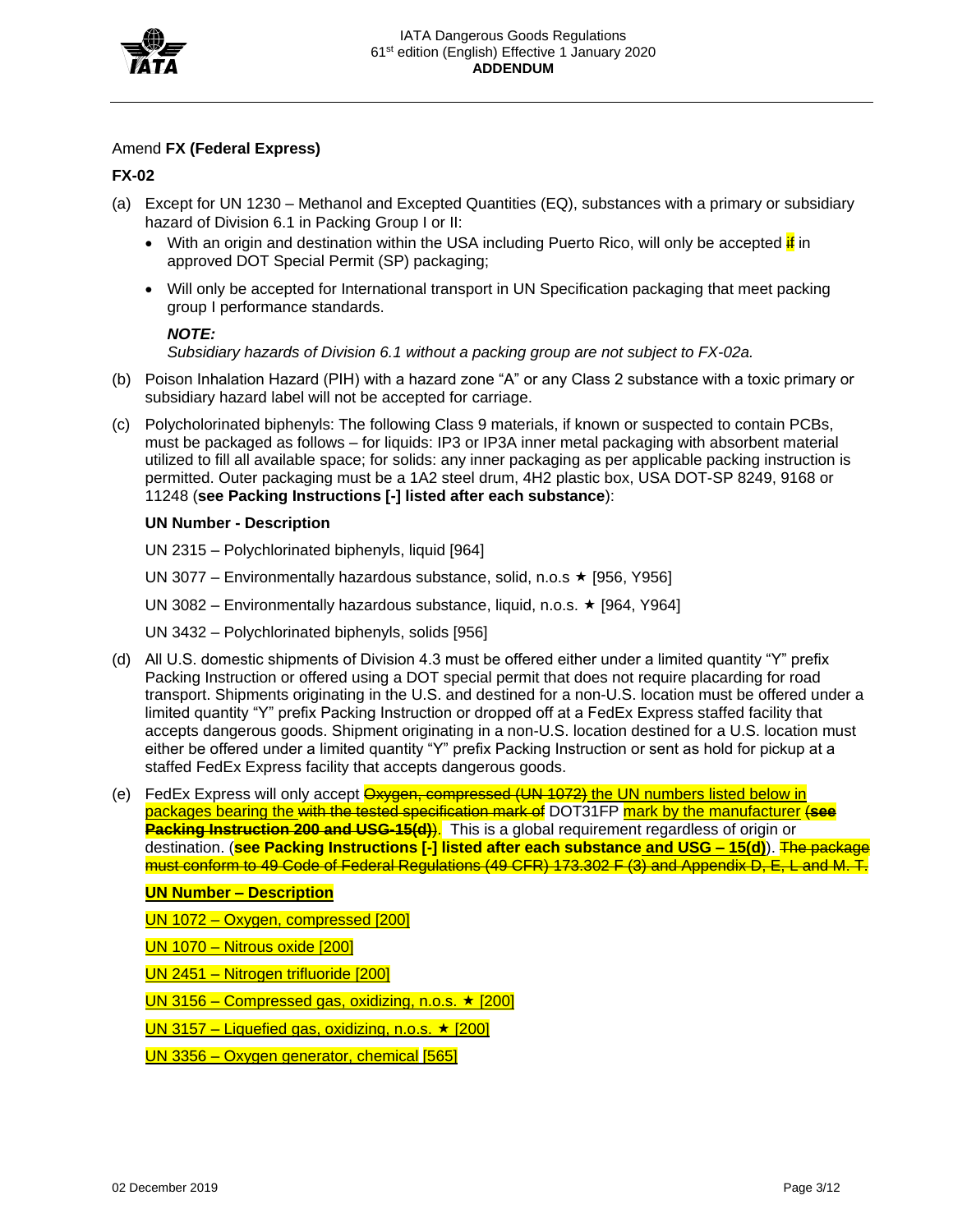

## **FX-03**

- (a) Class 7 substances offered on FedEx International Priority Freight (IPF), FedEx International Premium (IP1), or FedEx International Express Freight (IXF) may require a pre-alert or pre-approval Call  $\pm 1$  (877) 395-5851 for additional information. The following UN numbers are prohibited when the contents include Plutonium 239 (PU 239) or Plutonium 241 (PU 241): UN 3324, UN 3325, UN 3326, UN 3327, UN3328, UN 3329, UN 3330, UN 3331 or UN 3333.
- (b) FedEx Express will not accept labelled radioactive material with a subsidiary hazard of 1.4, 3, 4.1, 4.2, 4.3, 5.1, 5.2, 8 or 2.2 with a Cargo Aircraft Only label unless the shipper is on the IDG Label approval list.

Class 7 shipments originating in a non-U.S. location require pre-approval. Call your local FedEx customer service number and ask for FedEx Express Freight customer service.

- (c) All fissile shipments worldwide require pre-approval. Call 1-901-375-6806 and press "4" to reach the next Dangerous Goods Agent for assistance.
- (d) For mixtures or solutions of radionuclides enter "mixture" or "solution" as appropriate in the Quantity and Type of Packaging in association with the physical and chemical form (e.g. liquid salt solution or solid oxide mixture).
- (e) FedEx Express will not accept Radioactive Material, Excepted Package (UN 2908, UN 2909, UN 2910, UN 2911) in an Overpack nor will more than one package on a skid/pallet be accepted.

#### **FX-04**

(a) The following Class 8 materials will not be accepted for carriage (**see Packing Instructions [-] listed after each substance**):

### **UN Number – Description**

UN 1796 – Nitrating acid mixture, over 40% concentration [854, 855]

UN 1826 – Nitrating acid mixtures, spent, over 40% concentration [854, 855]

UN 2031 – Nitric acid, over 40% concentration [854, 855]

When shipping the above substances in acceptable concentrations, the concentration MUST be indicated on the Shipper's Declaration in association with the proper shipping name.

- (b) Hazardous waste as defined  $\frac{in \text{USG}-04}{in \text{USG}-04}$  by local, State or International regulations, will not be accepted for carriage.
- (c) Division 6.2, i Items that meet the definition of Federal Select Agent Program (FSAP) or "Select Agents" as defined by the U.S. Center for Disease Control (CDC)

https://www.ede.gov/phpr/dsat/fsap.htm https:[//www.cdc.gov/phpr/dsat/what-is-select-agents.htm](http://www.cdc.gov/phpr/dsat/what-is-select-agents.htm) will not be accepted for carriage.

(d) The following materials will not be accepted for carriage (**see Packing Instructions [-] listed after each substance**):

## **UN Number – Description**

- UN 1001 Acetylene, dissolved [200]
- UN 1162 Dimethyldichlorosilane [377]
- UN 1308 Zirconium suspended in a flammable liquid, Packing Group I, [361]

UN 1873 – Perchloric acid, over 50% concentration [553]

(e) FedEx Express will not accept for transport any item with an A2 or that meets the definition of **Special** Provision A183 or A209 Special Provision even with a Competent Authority approval, unless specifically pre-approved. Contact the FedEx Dangerous Goods Hotline at +1 (901) 375-6806 or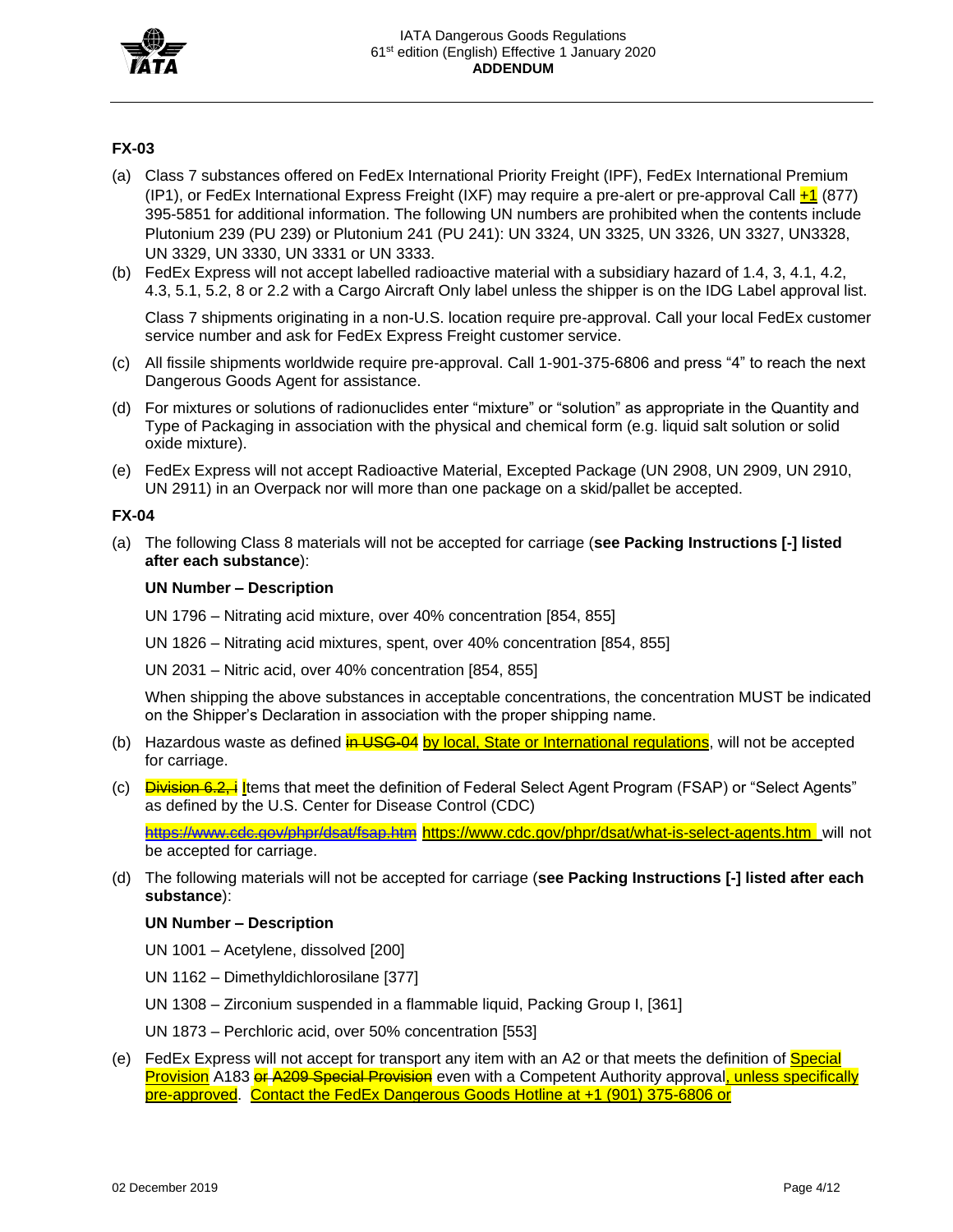

[dghotline@fedex.com.](mailto:dghotline@fedex.com) Any battery powered device subject to a recall will only be accepted if the recall is not safety related and the battery does not have the potential to cause a fire or dangerous evolution of heat.

(f) Hover boards or similar self-balancing vehicles  $(UN 3171)$  will only be accepted from companies if new, in unopened original packaging. Used, refurbished **self-**balancing vehicle shipments from individuals, resellers, or third-party shipments will not be accepted.

## **FX-05**

- (a) FedEx Express will not accept UN 3090 or UN 3480 offered as Section II.
- (b) All UN 3090 lithium metal batteries under Packing Instruction 968 (Section IA, IB) require pre-approval. See [www.fedex.com/dangerousgoods;](http://www.fedex.com/dangerousgoods) select Getting Get Started then select Lithium Batteries.
- (c) All lithium batteries (Section I, IA, IB and II) in all packing instructions must not be shipped in the same package as the following dangerous goods classes/divisions: 1.4, 2.1, 3, 4.1, 4.2, 4.3, 5.1, 5.2 and 8, and 2.2 with a Cargo Aircraft Only label. This includes All Packed in One, Overpacks and combination All Packed in One/Overpacks. Exception: Temperature control devices containing Section II lithium batteries that do not require the lithium battery mark according to Packing Instruction 967 or 970 can be shipped with the classes/divisions above; however, the shipper must not select the "Section II lithium batteries/cells" box in the FedEx automation service. if the only lithium batteries are those contained in temperature control devices and the lithium batteries are Section II. The package must also not require the lithium battery mark or lithium battery handling label and ELB (FedEx Express DG handling code for Section II lithium batteries) must not be selected in the FedEx automation device.
- (d) Shippers sending any data loggers, which remain active in flight (other than FedEx SensaWare SenseAware), must be pre-approved. Contact the FedEx Dangerous Goods Hazardous Materials h Hotline at +1 (901) 375-6808 +1 (901) 375-6806 or email: [dghotline@fedex.com](mailto:dghotline@fedex.com) to begin the approval process. These approvals are based on the device, manufacturer, and model number, a shipper may request approval of the device on behalf of the manufacturer.

**FX-06** Dangerous goods packages that cannot accommodate all of the required Federal Express and regulatory documentation as well as all required regulatory markings and labelling on the top or sides of the outer package, will not be accepted for carriage. Any required documentation, marking and labelling will not be permitted on the bottom of the package. Exception: UN Specification markings may be on the bottom of the package. FedEx branded packaging including brown boxes may not be used to ship dangerous goods or dry ice. Exceptions: FedEx Express white and brown boxes and tubes may be used for FedEx Express UN 3091 and UN 3481 Section II lithium battery shipments. UN 3373, Biological Substance Category B may be shipped in the FedEx UN 3373 Pack, the FedEx Clinical Box, or any FedEx TempAssure packaging.

**FX-09** Not used. All Packed in One and Overpack shipments to or from the U.S. must comply with segregation requirements from 49 CFR 77.848,

[https://www.ecfr.gov/cgi-bin/text-idx?node=pt49.2.177&rgn=div5#se49.2.177\\_1848.](https://www.ecfr.gov/cgi-bin/text-idx?node=pt49.2.177&rgn=div5&se49.2.177_1848)

**FX-10** Not used. Shipments containing accessible dangerous goods (ADG) and inaccessible dangerous goods (IDG) that are dropped off at staffed FedEx U.S. locations must be processed using a FedEx or third-party automation system, not paper airbills or air waybills.

**FX-18** Shipper's Declarations for dangerous goods for all FedEx Express® dangerous goods shipments originating in the U.S. must be prepared using software with dangerous goods compliance edit checks and by one of the following methods:

- FedEx electronic shipping solutions (see updated information below);
- Recognized shipper proprietary software; or
- FedEx recognized dangerous goods vendor software *(list of FedEx recognized dangerous goods shipping* application vendors can be reviewed at [www.fedex.com/us;](http://www.fedex.com/us) dangerous goods).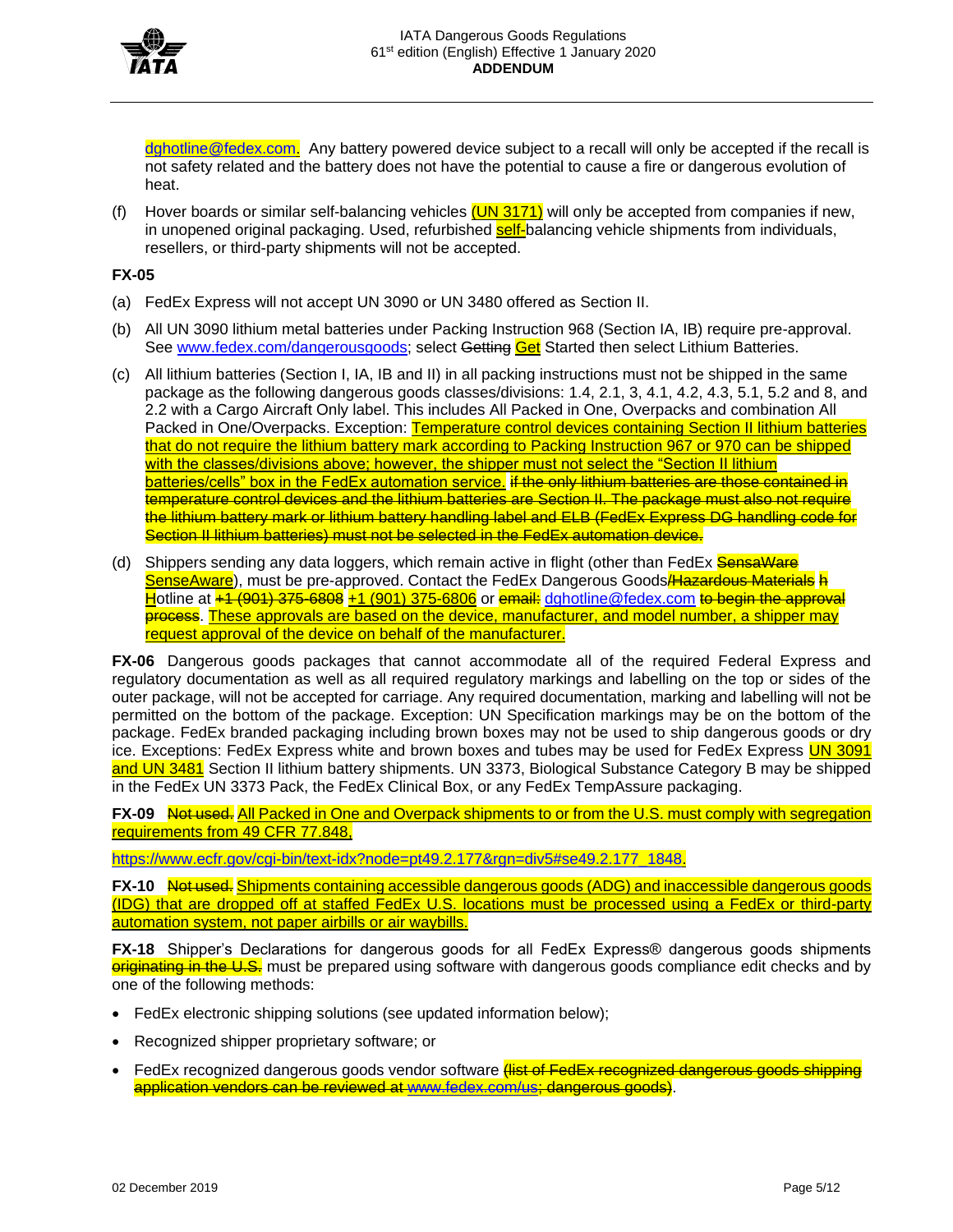

**Update** – All FedEx electronic shipping solutions must be version's 2016 or newer on or before prior to January June 1, 2021. This includes FedEx Server applications and FedEx Web-Services uploads. If the upload of the DG information is not using the FedEx DG Ready DG Data Upload Mode, or is not using the newest version of FedEx Café and FedEx.com by this date then shipments will not be accepted in the FedEx Express network.

FX-18 currently does not apply to:

- Shipments originating in non-U.S. locations (including U.S. territories overseas, such as Puerto Rico);
- FedEx International Express Freight® (IXF) and FedEx International Premium® (IP1);
- Shipments containing Class 7 radioactive materials.

## Amend **GK (Jetstar Japan)**

**GK-06** Shipments of UN 3480 – Lithium ion cells and batteries, including lithium polymer batteries are prohibited from carriage as cargo on Jetstar aircraft. This applies to Section IA, IB and Section II of Packing Instruction 965.

Shipments exempted from this prohibition are:

- UN 3480 Lithium ion batteries (including polymer batteries), when shipped as AOG spares:
	- The words "AOG Spares" must be entered in the "Additional Handling Information" on the Shipper's Declaration or on the air waybill when no Shipper's Declaration is required in the Handling Information or "Nature and Quantity of Goods".
	- UN 3480 Lithium ion batteries (including lithium polymer batteries), when shipped for used in urgent lifesaving devices (where no other means of transport is available):

- The words "Urgently required to Support Life-Saving Devices" must be entered in the "Additional Handling Information" on the Shipper's Declaration or on the air waybill when no Shipper's Declaration is required in the "Handling Information" or "Nature and Quantity of Goods".

The above exempt shipments must:

- not exceed 100 kg net each;
- comply with all relevant parts of the Dangerous Goods Regulations (e.g. Shipper's Declaration if applicable);
- not exceed 100 kg total per aircraft; and
- be loaded into a Class C cargo compartment (lower deck only).

## Amend **KL (Royal Dutch Airlines/KLM Cityhopper B.V.)**

**KL-01** Class 1 – Explosives: the shipper must obtain all authorizations required by the state(s) of origin, transit and destination. For transport and handling by KL-MP, an approval must be obtained. Applications for an approval must be submitted by e=mail to: [approval@klmcargo.com](mailto:approval@klmcargo.com) during the booking process.

**KL-03** Dangerous goods offered under State exemptions or approvals can be accepted pending approval of KL. Applications for an approval must be submitted by e-mail to [approval@klmcargo.com](mailto:approval@klmcargo.com) during the booking process.

## Amend **MP (Martinair Holland)**

**MP-03** Dangerous goods offered under State exemptions or approvals, including those under Special Provision 88 or A99, are subject to prior authorization of MP. Authorization requests must be submitted via email to [scc@martinair.com.](mailto:scc@martinair.com) A copy of all relevant documentation must be included in the email. Lithium ion and/or metal cells and/or batteries offered under Special Provision A88, A99, or other governmental exemption or approval are not accepted for carriage.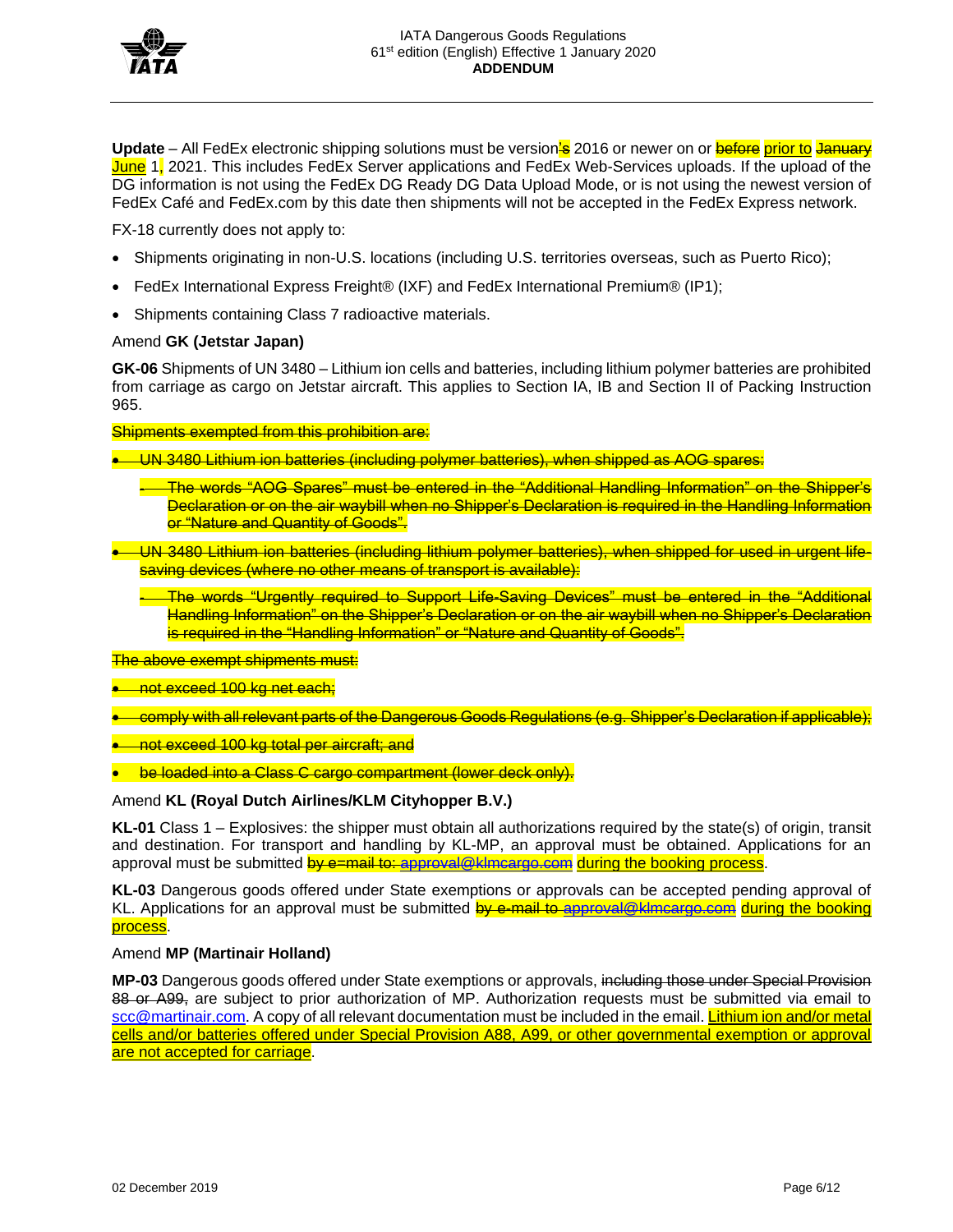

## Amend **OZ (Asiana Airlines)**

**OZ-02 For dangerous goods in consolidations will be accepted for carriage, the shipper must enter the number** of the House Air Waybill number after the Air Waybill number separated by "/" on the Shipper's Declaration (see 1.3.3, 8.1.2.4, **8.1.6.3, 9.1.8** and 10.8.1.5).

**OZ-03** Class 1, Explosives are acceptable for carriage provided that prior approval has been received from Asiana Airlines. Prior approval is not required for **COMAT parts and supplies containing explosives and** small quantities of ammunition in passenger baggage permitted by 2.3.2.1.

Contact for additional information or operator approval is:

Asiana Airlines, Cargo Service Team Cargo Services & Contracts

PO Box 22381

Cargo Terminal B, 77-45

Gonghangdong-ro 295 beon-gil, Jung-gu,

Incheon

KOREA

Fax: +82-2-2656-2690

Email: [icnicc@flyasiana.com](mailto:icnicc@flyasiana.com)

**OZ-05** Oxygen generator, chemical – UN 3356 will not be accepted for carriage. However, there is an exception for COMA<sub>T</sub>.

**OZ-06** Class 7, Radioactive Material: Type B(M), **Fissile Material** and Type C packages will not be accepted for carriage.

**OZ-07** Class 7, Radioactive Material: Type B(U) packages will only be accepted for carriage on cargo aircraft. Not used.

**OZ-11** For UN 3480, lithium ion batteries, Section IB and II, the shipper must clearly indicate that the state of charge (SoC) does not exceed 30% of its rated capacity. It must be indicated in the "Additional Handling Information" box of the Shipper's Declaration for Section IB and in the "Nature and Quantity of Goods" box of the Air Waybill for Section II.

Amend **QK (Jazz Aviation LP)**

**QK-09** Used and/or refurbished lithium batteries packed with or contained in equipment, Section II, packed in an overpack are not accepted for carriage as cargo.

Amend **RS (Sky Regional Airlines)**

**RS-09** Used and/or refurbished lithium batteries packed with or contained in equipment, Section II, packed in an overpack are not accepted for carriage as cargo.

Amend **RV (Air Canada Rouge)**

**RV-09** Used and/or refurbished lithium batteries packed with or contained in equipment, Section II, packed in an overpack are not accepted for carriage as cargo.

Amend **WY (Oman Air)**

**WY-01** All classes of dangerous goods as defined in these Regulations will not be accepted for carriage unless prior approval and booking arrangements are obtained 72 hours prior to departure from Oman Air Cargo Reservations, Email: [Cargo.CS@omanair.com](mailto:Cargo.CS@omanair.com) Ph: +968-24510639. Dangerous goods of Division 1.4S and Class 7 Radioactive material will not be accepted for carriage unless a prior approval and booking arrangements are obtained from Oman Air Cargo, Special Cargo Helpdesk.

Tel: +968-24356302 / 337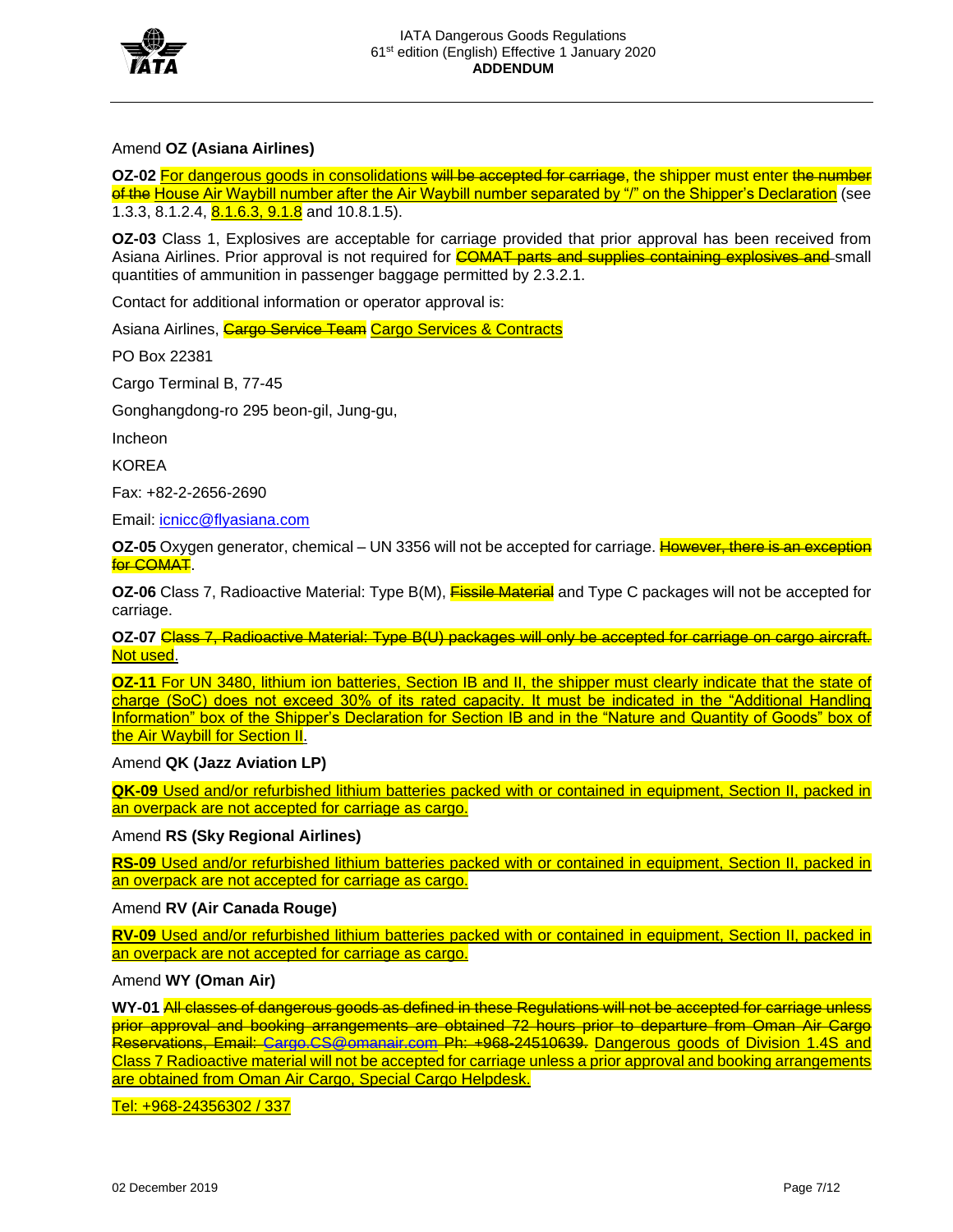

### Email: [CargoSDU.spl@omanair.com](mailto:CargoSDU.spl@omanair.com)

*Note:*

*Approvals can only be obtained on weekdays (Sunday to Thursday) and must be applied at least 72 hours prior to shipment departure.*

WY-02 Explosives will not be accepted for carriage, **except explosives in 1.4S (see WY-01)** with the exception of explosives in Division 1.4S, UN 0012, UN 0014 and UN 0323. Fireworks will not be accepted for carriage.

WY-03 Class 7 Radioactive materials in any form will not be accepted for carriage. **Special permissions in** exceptional circumstances may be granted subject to approval (see WY-01).

**WY-04** The carriage of limited quantities of dangerous goods ("Y" packing instructions) is not permitted (see Subsection 2.7 and all "Y" Packing Instructions) except for ID 8000 and UN 1266. Except for ID 8000, Consumer commodity and UN 1266, Perfumery products with flammable solvents, dangerous goods in limited quantities will not be accepted for carriage (see 2.7 and all "Y" Packing Instructions).

**WY-05** Dangerous Goods in Excepted Quantities (EQ) will be accepted for carriage only under prior approval from Oman Air Cargo obtained 48 hours prior to carriage. Dangerous goods in Excepted Quantities will be accepted for carriage only with prior approval as per WY-01.

WY-06 Dangerous goods are not permitted in mail. Dangerous goods as defined by these Regulations will not be accepted in mail, courier and DIP Mail.

**WY-07** The following will not be accepted for carriage as cargo on Oman Air flights:

1. UN 3090 – lithium metal batteries;

2. UN 3091 – lithium metal batteries contained in equipment;

3. UN 3091 – lithium metal batteries packed with equipment.

The above include both Section I (fully regulated) and Section II (excepted) (see PI 968 – 970).

4. UN 3356 – Oxygen Generator, Chemical.

5. UN 2803 – Gallium.

Lithium battery shipments will only be accepted for carriage in the following forms:

• UN 3091 – Lithium metal batteries packed with equipment or contained in equipment when shipped as Section II of Packing Instructions 969 and 970 respectively.

• UN 3481 – Lithium ion batteries packed with equipment or contained in equipment when shipped as Section II of Packing Instructions 966 and 967 respectively.

**WY-08** The shipper must provide a 24-hour emergency telephone number of a person/agency who is knowledgeable of the hazards, characteristics and actions to be taken in the case of an accident or incident concerning each of the dangerous goods being transported. This telephone number, including the country and area code, preceded by the words "Emergency Contact" or "24 hour number" must be inserted on the DGD, in the Handling Information box (see  $8.1.6.11$  and  $10.8.3.11$ ). The telephone number of the consignee must be shown on the Air Waybill.

**WY-09** Prior approval is required for the carriage of Sporting weapons and ammunition (see Packing Instructions 101 – 143). Shipments of sporting weapons (SWP) and munition of wars (MUW), with or without ammunition, will only be accepted for carriage as per WY-01.

**WY-10** Carriage of Weapons of War and Munitions of War are highly restricted and may be allowed subject to prior approvals. Interline transfer of dangerous goods will not be accepted, except for commodities permitted in WY-07 and when booked on Oman Air (WY) Air Waybill.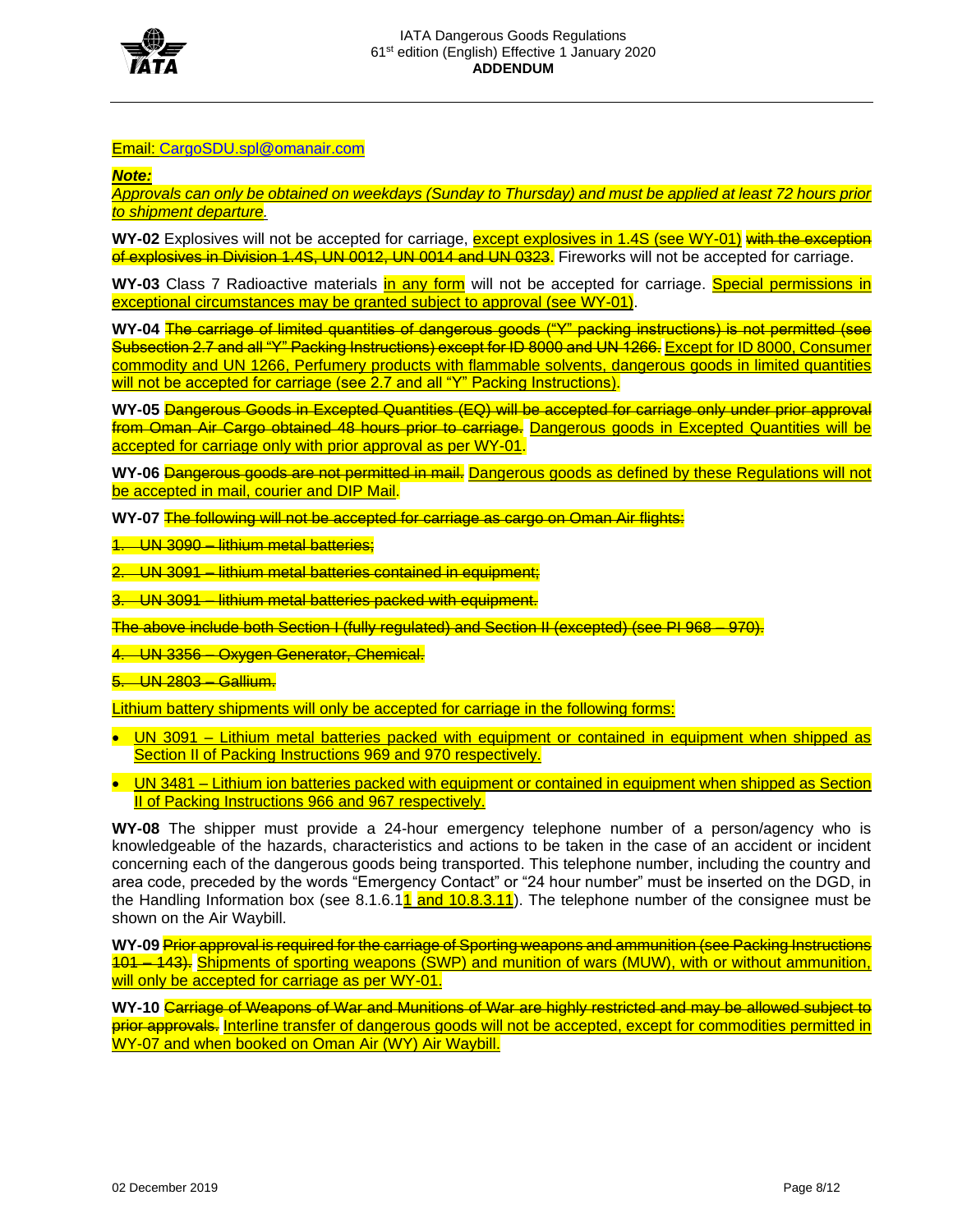

## **Add new**

**WY-11** The following dangerous goods will not be accepted for carriage:

- UN 3356 Oxygen generator, chemical
- UN 2803 Gallium

**WY-12** UN 1362, Carbon, activated, (Activated charcoal) will not be accepted for carriage in passenger baggage.

## **Section 5**

In PI 354 and PI 355 in Single Packagings Table for Composites – Boxes change "Fibre" to "Fibreboard" for 6HG2

Page 484, amend Packing Instruction 360 as shown:

## **PACKING INSTRUCTION 360**

…

…

Replace single packagings table with the following:

### **SINGLE PACKAGINGS**

| Type |       | Drums     |             | Jerricans | Cylinders |                         |
|------|-------|-----------|-------------|-----------|-----------|-------------------------|
| Desc | Steel | Aluminium | Other metal | Steel     | Aluminium |                         |
| Spec | 1A1   | 1B1       | 1N1         | 3A1       | 3B        | As permitted in 5.0.6.6 |

**Composites** 

| Type | Drums                                             |      |      |      |      |                  |                  | <b>Boxes</b> |                  |                  |                  |         |            |         |
|------|---------------------------------------------------|------|------|------|------|------------------|------------------|--------------|------------------|------------------|------------------|---------|------------|---------|
| Desc | Fibre<br>Aluminium<br>Plastic<br>Steel<br>Plywood |      |      |      |      |                  |                  |              | Steel            | Aluminium        | Wood             | Plywood | Fibreboard | Plastic |
| Spec | 6HA1                                              | 6HB1 | 6HD1 | 6HG1 | 6HH1 | 6HA <sub>2</sub> | 6HB <sub>2</sub> | 6НС          | 6HD <sub>2</sub> | 6HG <sub>2</sub> | 6HH <sub>2</sub> |         |            |         |

Page 485, amend Packing Instruction 361 as shown:

# **PACKING INSTRUCTION 361**

Replace single packagings table with the following:

|      | <b>SINGLE PACKAGINGS</b> |           |                  |       |                  |                         |  |  |  |  |  |
|------|--------------------------|-----------|------------------|-------|------------------|-------------------------|--|--|--|--|--|
| Type |                          | Jerricans | Cylinders        |       |                  |                         |  |  |  |  |  |
| Desc | <b>Steel</b>             | Aluminium | Other metal      | Steel | Aluminium        |                         |  |  |  |  |  |
| Spec | 1A <sub>1</sub>          | 1B1       | 1 <sub>N</sub> 1 | 3A1   | 3 <sub>B</sub> 1 | As permitted in 5.0.6.6 |  |  |  |  |  |

**Composites** 

| Type | Drums                                                    |      |      |      |                                                   |                  |                  | <b>Boxes</b> |                  |                  |                  |         |
|------|----------------------------------------------------------|------|------|------|---------------------------------------------------|------------------|------------------|--------------|------------------|------------------|------------------|---------|
| Desc | Plywood<br>Fibre<br>Plastic<br><b>Steel</b><br>Aluminium |      |      |      | Wood<br>Plywood<br>$-\cdot$<br>Steel<br>Aluminium |                  |                  |              |                  |                  | Fibreboard       | Plastic |
| Spec | 6HA1                                                     | 6HB1 | 6HD1 | 6HG1 | 6HH <sub>1</sub>                                  | 6HA <sub>2</sub> | 6HB <sub>2</sub> | 6HC          | 6HD <sub>2</sub> | 6HG <sub>2</sub> | 6HH <sub>2</sub> |         |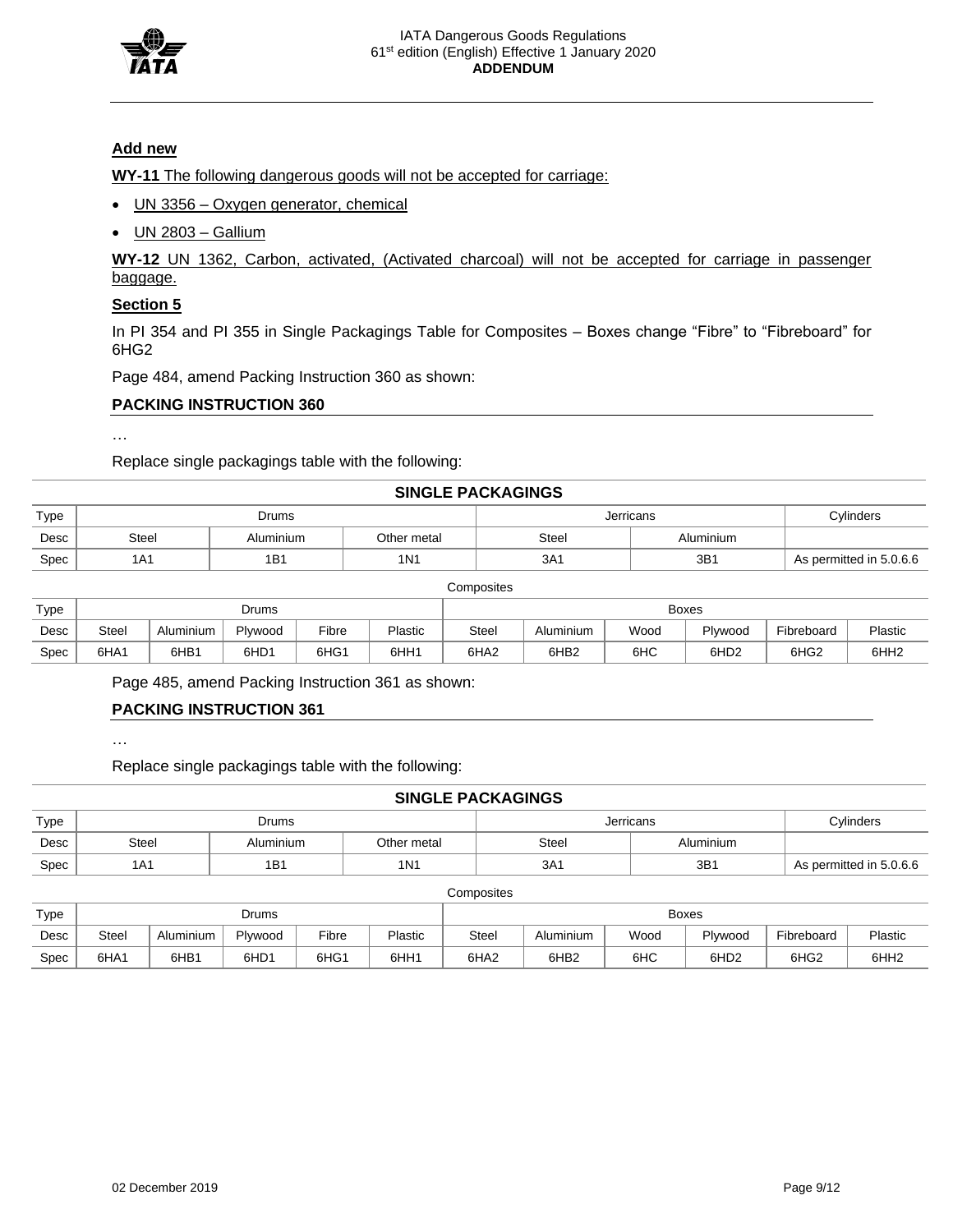

Page 486, amend Packing Instruction 362 as shown:

## **PACKING INSTRUCTION 362**

#### …

Replace single packagings table with the following:

|      | <b>SINGLE PACKAGINGS</b> |           |         |                  |       |           |         |                            |  |  |  |  |
|------|--------------------------|-----------|---------|------------------|-------|-----------|---------|----------------------------|--|--|--|--|
| Type | Jerricans<br>Drums       |           |         |                  |       |           |         |                            |  |  |  |  |
| Desc | Steel                    | Aluminium | Plastic | Other metal      | Steel | Aluminium | Plastic |                            |  |  |  |  |
| Spec | 1A1                      | 1B1       | 1H1     | 1 <sub>N</sub> 1 | 3A1   | 3B1       | 3H1     | As permitted in<br>5.0.6.6 |  |  |  |  |

|      | Composites |           |              |       |         |                  |                  |      |                  |                  |                  |  |
|------|------------|-----------|--------------|-------|---------|------------------|------------------|------|------------------|------------------|------------------|--|
| Type |            |           | <b>Drums</b> |       |         | <b>Boxes</b>     |                  |      |                  |                  |                  |  |
| Desc | Steel      | Aluminium | Plywood      | Fibre | Plastic | <b>Steel</b>     | Aluminium        | Wood | Plywood          | Fibreboard       | Plastic          |  |
| Spec | 6HA1       | 6HB1      | 6HD1         | 6HG1  | 6HH1    | 6HA <sub>2</sub> | 6HB <sub>2</sub> | 6HC  | 6HD <sub>2</sub> | 6HG <sub>2</sub> | 6HH <sub>2</sub> |  |

Page 487, amend Packing Instruction 363 as shown:

## **PACKING INSTRUCTION 363**

…

Replace single packagings table with the following:

|      | <b>SINGLE PACKAGINGS</b> |           |         |             |       |           |         |                            |  |  |  |  |
|------|--------------------------|-----------|---------|-------------|-------|-----------|---------|----------------------------|--|--|--|--|
| Type | Jerricans<br>Drums       |           |         |             |       |           |         |                            |  |  |  |  |
| Desc | Steel                    | Aluminium | Plastic | Other metal | Steel | Aluminium | Plastic |                            |  |  |  |  |
| Spec | 1A1                      | 1B1       | 1H1     | 1N1         | 3A1   | 3B1       | 3H1     | As permitted in<br>5.0.6.6 |  |  |  |  |

| Type | Drums |           |                  |       |         | <b>Boxes</b>     |                  |      |                  |                  |                  |
|------|-------|-----------|------------------|-------|---------|------------------|------------------|------|------------------|------------------|------------------|
| Desc | Steel | Aluminium | Plywood          | Fibre | Plastic | Steel            | Aluminium        | Wood | Plywood          | Fibreboard       | Plastic          |
| Spec | 6HA1  | 6HB1      | 6HD <sub>1</sub> | 6HG1  | 6HH1    | 6HA <sub>2</sub> | 6HB <sub>2</sub> | 6HC  | 6HD <sub>2</sub> | 6HG <sub>2</sub> | 6HH <sub>2</sub> |

Page 488, amend Packing Instruction 364 as shown:

## **PACKING INSTRUCTION 364**

…

Replace single packagings table with the following:

#### **SINGLE PACKAGINGS**

| Type |       |           | Drums   |             |       |         | Cvlinders |                            |
|------|-------|-----------|---------|-------------|-------|---------|-----------|----------------------------|
| Desc | Steel | Aluminium | Plastic | Other metal | Steel | Plastic |           |                            |
| Spec | 1A1   | 1B1       | 1H1     | 1N1         | 3A1   | 3B1     | 3H1       | As permitted in<br>5.0.6.6 |

#### **Composites**

| Type | Drums                                                    |      |      |      |                  | <b>Boxes</b>     |                  |      |                  |                  |                  |
|------|----------------------------------------------------------|------|------|------|------------------|------------------|------------------|------|------------------|------------------|------------------|
| Desc | Fibre<br><b>Plastic</b><br>Plywood<br>Steel<br>Aluminium |      |      |      |                  | Steel            | Aluminium        | Wood | Plywood          | Fibreboard       | Plastic          |
| Spec | 6HA1                                                     | 6HB1 | 6HD1 | 6HG1 | 6HH <sub>1</sub> | 6HA <sub>2</sub> | 6HB <sub>2</sub> | 6HC  | 6HD <sub>2</sub> | 6HG <sub>2</sub> | 6HH <sub>2</sub> |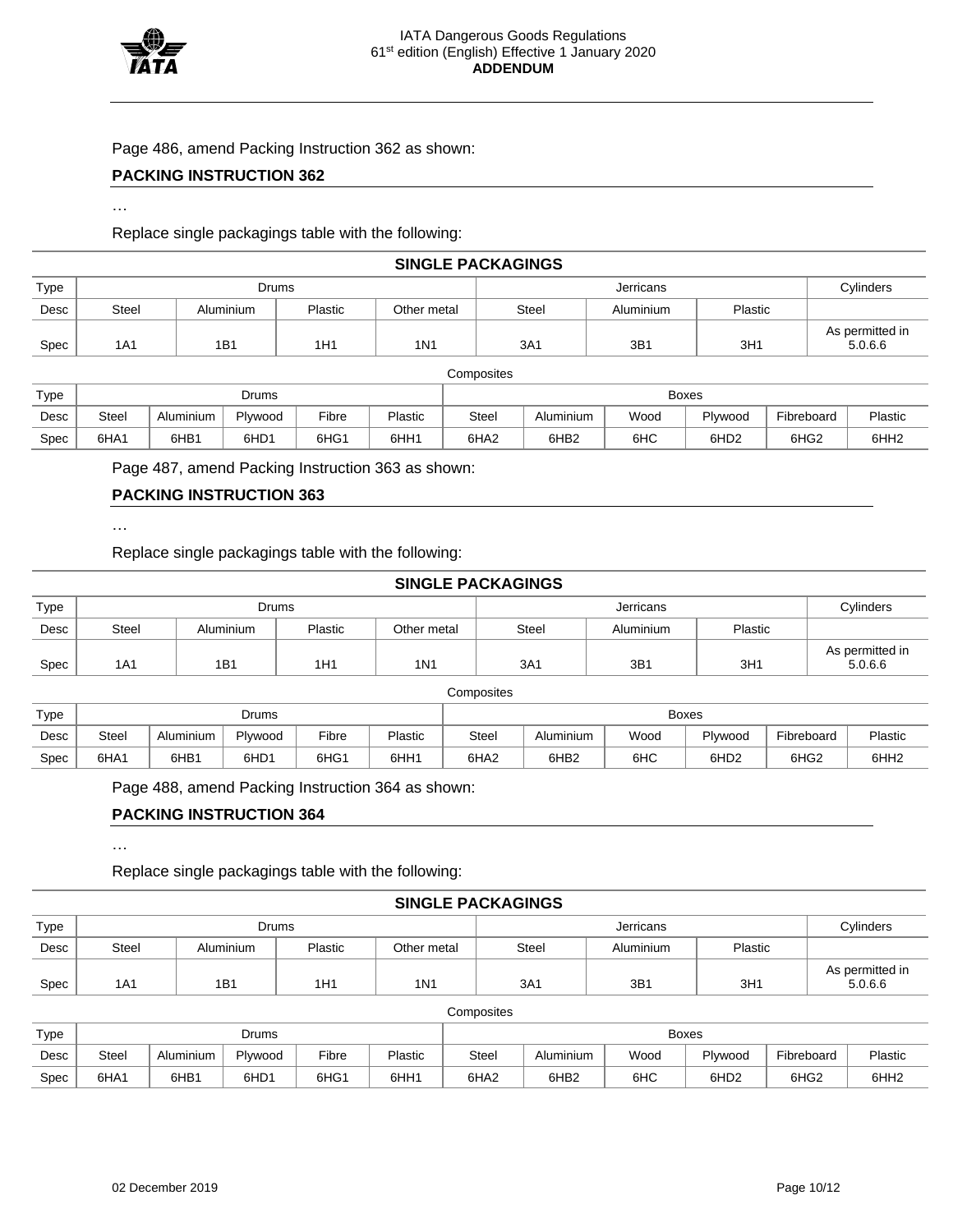

In PI 365, PI 366, PI 373 in Single Packagings Table for Composites – Boxes change "Fibre" to "Fibreboard" for 6HG2

In PI 448, PI 449, PI 453, PI 463, PI 465, PI 470, PI 471, PI 479, PI 482, PI 487, PI 488, PI 489, PI 490, PI 491 in Single Packagings Table for Composites – Boxes change "Fibre" to "Fibreboard" for 6HG2

In PI 555, PI 562, PI 563 in Single Packagings Table for Composites – Boxes change "Fibre" to "Fibreboard" for 6HG2

In PI 655, PI 657, PI 658, PI 659, PI 660, PI 661, PI 662, PI 663, PI 670, PI 672, PI 673, PI 674, PI 675, PI 676, PI 677, PI 680 in Single Packagings Table for Composites – Boxes change "Fibre" to "Fibreboard" for 6HG2

In PI 855, PI 856, PI 862, PI 863, PI 864 in Single Packagings Table for Composites – Boxes change "Fibre" to "Fibreboard" for 6HG2

In PI 956, PI 964 in Single Packagings Table for Composites – Boxes change "Fibre" to "Fibreboard" for 6HG2

## **Section 8**

Page 751

Amend Figure 8.1.F as follows:

Revise second last entry in the Nature and Quantity of Dangerous Goods, to replace "UN 1950, Aerosols, nonflammable" with "UN 1066, Nitrogen compressed" and replace "203" with "200"

## **Section 10**

Page 840

## **10.8.3.9 Nature and Quantity of Dangerous Goods**

## **10.8.3.9.1 First Sequence – Identification**

Step 4. Any assigned subsidiary hazard class or division number(s) (from Column  $\bigoplus$ ) must be entered following the Class number – "7" and must be enclosed in brackets. A subsidiary hazard may also have to be entered where a subsidiary hazard label is required by a Special Provision. The word "Class" or "Division" may be included preceding the primary and/or subsidiary hazard class or division numbers.

## **Appendix D.1**

Page 910, amend contact details for Aruba (ABW) as follows:

Department of Civil Aviation Sabana Berde 73B ARUBA

Tel: +297-5232665 Fax: +297-5823038 Email: **dca@dca.gov.aw**